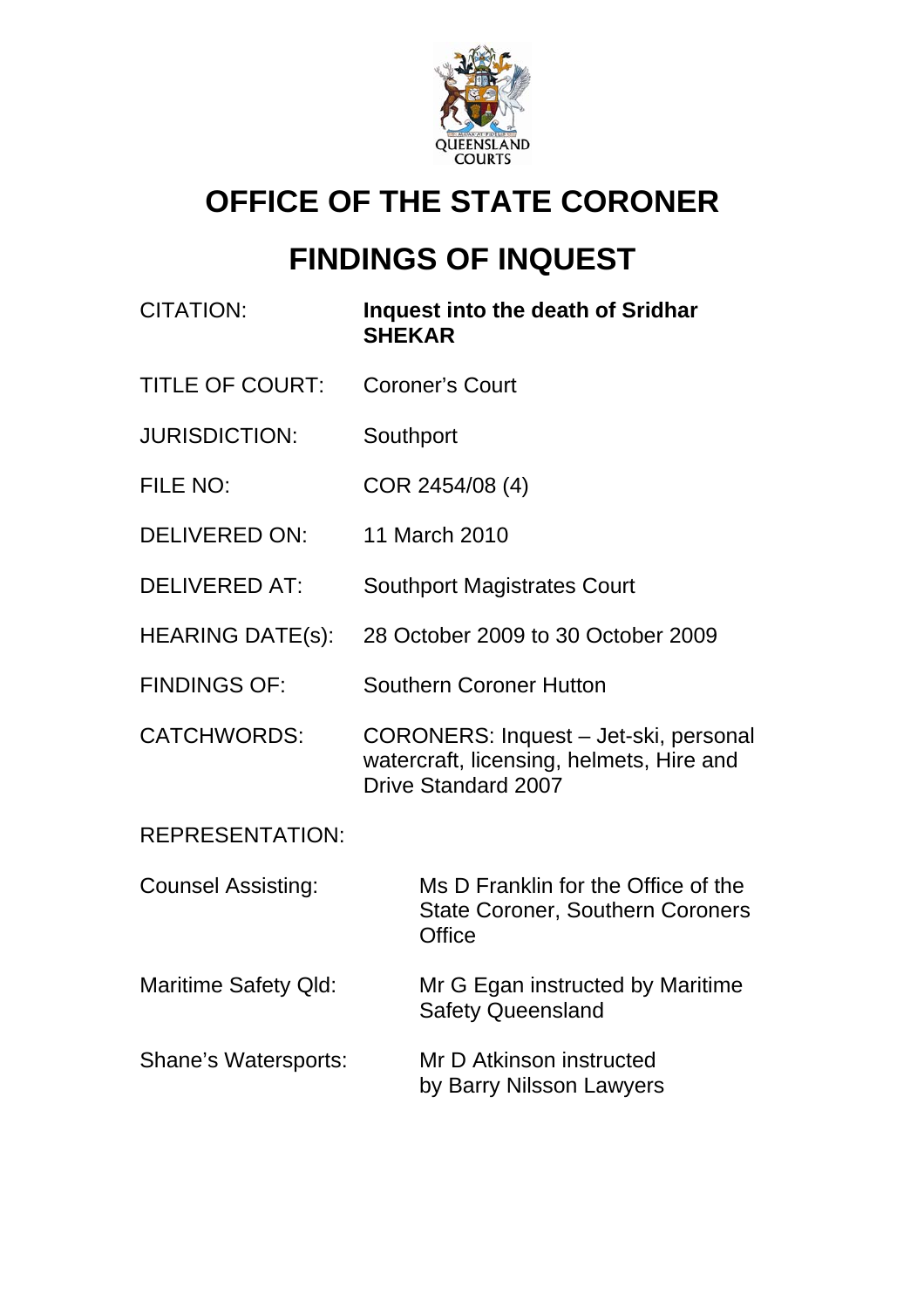# **CORONER'S FINDINGS AND DECISION**

1. These are my findings in relation to the death of Sridhar Shekar who died at the Broadwater, Labrador near Southport in Queensland on 28 April 2008 as a result of a personal watercraft (PWC), also known as a jet-ski, incident. These findings seek to explain how the death occurred and consider whether any changes to policies or practices could reduce the likelihood of deaths occurring in similar circumstances in the future. The *Coroners Act* provides that when an inquest is held into a death, the coroner's written findings must be given to the family of the person who died and to each of the persons or organisations granted leave to appear at the inquest. These findings will be distributed in accordance with that requirement and also placed on the website of the Office of the State Coroner.

# **The scope of the Coroner's inquiry and findings**

- 2. A coroner is required to inquire into the cause and the circumstances of a reportable death. If possible the coroner is required to find:
	- a) whether a death in fact happened;
	- b) the identity of the deceased;
	- c) when, where and how the death occurred; and
	- d) what caused the person to die?
- 3. An inquest is not a trial between opposing parties but an inquiry or inquisition into the death. An English case described it this way: - *"It is an inquisitorial process, a process of investigation quite unlike a criminal trial where the prosecutor accuses and the accused defends… The function of an inquest is to seek out and record as many of the facts concerning the death as the public interest requires."*
- 4. The purpose of an inquest is to discover what happened, not to ascribe guilt, nor attribute blame or apportion liability. It is to inform the family and the public of how the death occurred with a view to reducing the likelihood of similar deaths. A coroner may make recommendations concerning public health or safety, the administration of justice or ways to prevent deaths from happening in similar circumstances in future. However, a coroner must not include in the findings or any comments or recommendations, statements that a person is or maybe guilty of an offence or civilly liable.

# **The Admissibility of Evidence and the Standard of Proof**

- 5. A coroner's court is not bound by the rules of evidence and the court "*may inform itself in any way it considers appropriate".*
- 6. An inquest is not a trial, but rather a fact finding exercise. A coroner may require a witness to give evidence which would tend to incriminate the witness if the Coroner is satisfied it is in the public interest to do so. That evidence, when given and any derivative evidence is not admissible against the witness in any other proceeding, other than a proceeding for perjury.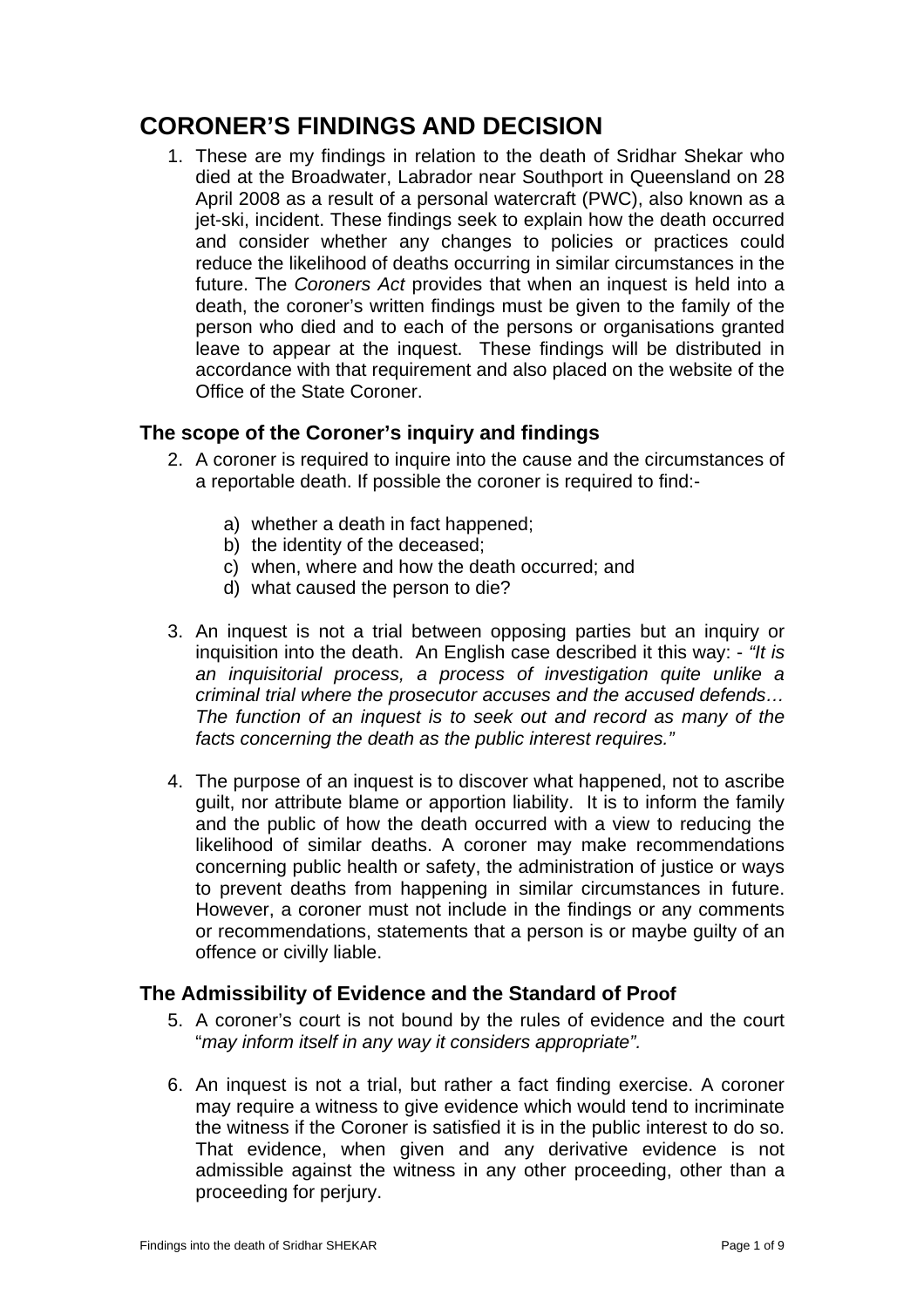- 7. The civil standard of proof is applied in inquests, that is proof on the balance of probabilities and the *Briginshaw* sliding scale is applicable. This means the more significant the issue to be determined, the more serious an allegation or the more inherently unlikely an occurrence, the clearer and more persuasive the evidence is needed for the trier of fact to be sufficiently satisfied that it has been proven to the civil standard.
- 8. A Coroner is obliged to comply with the rules of natural justice and to act judicially.
- 9. If at an inquest or during a coronial investigation, a coroner reasonably suspects a person has committed an indictable offence, the coroner must inform the Director of Public Prosecutions. In the case of a nonindictable offence, the coroner should inform the chief executive of the relevant department.

# **Background**

10. The circumstances surrounding the death of Dr Shekar were investigated by Queensland Police and Maritime Safety Queensland (MSQ). Queensland Police investigated the cause of the incident and the investigation by MSQ focused on legislative compliance.

#### **Circumstances**

- 11. Dr Sridhar Shekar and his wife, Dr Divya Patel, were on two weeks holiday in Queensland from England. They arrived on 20 April 2008. On 27 April 2008 Dr Shekar booked a PWC ride for 10:30am on 28 April 2008 with Shane's Watersports World.
- 12. At the time of the incident Shane's Watersports World operated from a tent on the edge of the Broadwater, in Harley Park, Labrador. Shane's Watersports World was and is the trading name for Latrema Pty Ltd. Shane's Watersports World is a hire and drive business, which hires PWC to unlicensed persons. The PWC are driven around a circuit. The business has been operating in fundamentally the same area for many years. Shane's Watersports World has been operated by Laurence Beattie and Trevor Gibson since January 2008.
- 13. At about 9:15am on Monday 28 April 2008 Mr Beattie began setting up the red buoys to outline the PWC circuit on the Broadwater immediately to the west and north of the sandbar. The circuit rounded the north-west corner of the sandbar. The circuit was usually set up about 30 metres from the sandbar and varied between 100 to 170 wide over the length of the circuit. At the time the buoys were set up there were no other vessels in the vicinity of the sandbar. Mr Beattie put out three yellow and white PWC and the safety sign on the sandbar at the eastern end of the circuit. This was his usual practice.
- 14. The day was clear and fine. The water was smooth.
- 15. The Broadwater is a well utilised Gold Coast waterway.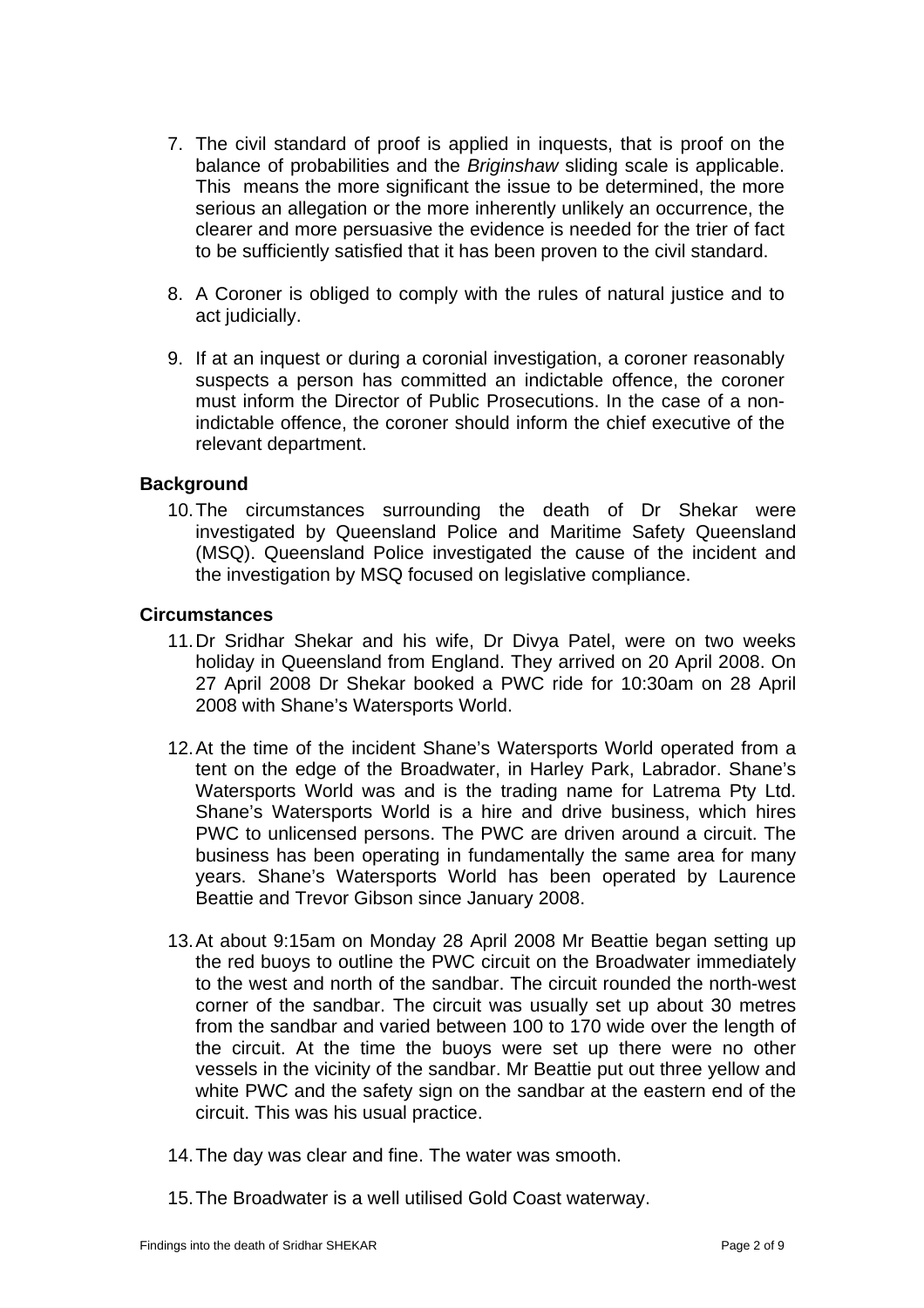- 16. John Galea arrived at the sandbar in his 8.2 metre Bayliner at about 9:45am. At the north-west corner of the sandbar, Mr Galea moored his boat, the stern to the sandbar and the bow to the north-west. The boat was set with front and rear anchors. Mr Galea noticed the buoys and thought they were mooring buoys. The boat was moored between the sandbar and the first row of buoys which were about 30 metres from the sandbank. Mr Galea walked his dogs on the sandbar.
- 17. When Drs Shekar and Patel arrived at the tent in Harley Park on 28 October 2009 at about 10:10am they signed the waiver and indemnity form and paid for the PWC hire, as did two other persons who also booked a PWC ride at the same time – they have since returned home to India and could not be located for the inquest.
- 18. When each of the parties was ready Mr Beattie took them to the sandbar in a boat. The sandbar is located in the Labrador Channel and can be easily seen from the tent site. When the parties arrived at the sandbar Mr Beattie gave everyone a life jacket, told them to travel around the circuit in a clockwise direction, stay away from the moored boat and provided a safety briefing. Mr Galea stated that both parties were on their respective PWC and in the water within 10 minutes of arriving at the sandbar. Dr Shekar was on the front of the craft with Dr Patel as a pillion passenger. The other two users were also positioned with the male as driver and female as pillion passenger.
- 19. After each party began their trip around the circuit Mr Beattie followed until he reached Mr Galea's boat when he stopped to speak to Mr Galea and advised him that he was moored in the circuit and that it would be a good idea if he moved his boat "*as these people don't drive too well*". Mr Galea said he would and began preparations to leave. Mr Galea washed his dogs, which takes about 5 minutes, and checked everything was stowed for travel. Mr Galea was not breaking any law by being moored at the sandbar.
- 20. There is a disagreement as to how many times Dr Shekar drove the PWC around the circuit or even if he rode the craft the length of the circuit; but what is clear is that Dr Shekar was having problems operating the craft. Dr Shekar had poor control over the PWC. He had not driven a PWC previously.
- 21. Mr Galea noticed the problems that both parties were having on the PWCs. Dr Shekar lacked control – the PWC was going from side to side and was travelling too close to Mr Galea's boat. After talking to Mr Galea, Mr Beattie had returned to where the safety sign was positioned and beckoned Dr Shekar in to shore to remind him of the safety requirements of which he had been advised earlier. There is disagreement over exactly what was said but it is agreed that Dr Shekar was told that increasing speed would assist with control of the craft. Dr Shekar had managed to control the PWC sufficiently to pass the moored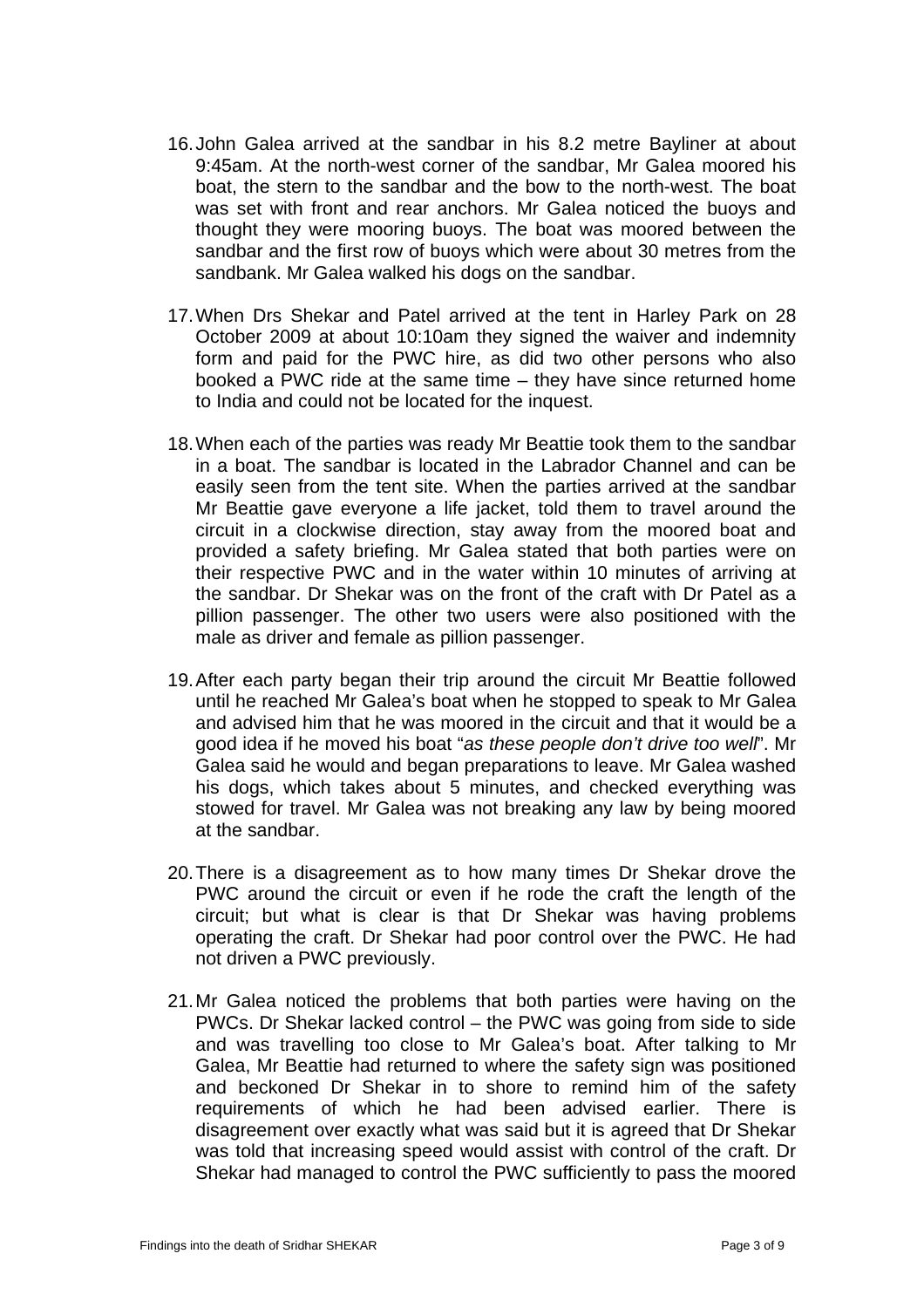boat at least once, possibly twice, before he was able to manoeuvre the craft in to the sandbank when waved in by Mr Beattie.

- 22. Mr Beattie left Dr Shekar to drive the PWC again with Dr Patel as pillion. At inquest Mr Beattie said that Dr Shekar then took off at full throttle and seemed to head straight for the moored boat which was on the outside of the buoys. Dr Patel said that Dr Shekar was still travelling close to the boat and she told him to turn away or "*we are going to hit*". Dr Shekar then collided with the anchor chain from the bow of Mr Galea's boat. Mr Galea heard the engine pitch of Dr Shekar's craft, increase and decrease then heard a woman yell and felt an impact when his boat moved suddenly. Mr Galea saw the unmanned PWC and Mr Beattie heard the impact. Mr Galea and Mr Beattie dragged Dr Shekar out of the water. Dr Patel was also taken from the water. Dr Patel who had been momentarily knocked out woke and saw Dr Shekar on the shore. She went to Dr Shekar and began CPR with the assistance of Mr Beattie. Mr Galea called the emergency services.
- 23. When Queensland Ambulance Officers arrived they pronounced Dr Shekar dead. Dr Patel was taken to hospital for treatment for relatively minor injuries and shock.
- 24. The police investigation concluded that Dr Shekar's unlicensed PWC inexperience was the reason for the incident and therefore his death. Constable McInnes' report notes that Dr Shekar did not "*possess the necessary skills to successfully navigate past a moored vessel, and a consequence of this was his eventual demise"*. I agree with this conclusion.
- 25. MSQ's investigation report notes that Shane's Watersports World were non-compliant with the following:
	- 1) The Transport Operations (Maritime Safety Hire and Drive Ships) Standard 2007; and,
	- 2) The conditions of the PWC registration.

However the report concluded that these deficiencies did not cause the death of Dr Shekar.

26. MSQ's report also notes several issues of non-compliance in relation to record keeping and monitoring of hire and drive businesses in Queensland.

#### **PWC**

- 27. The PWC that Dr Shekar was using is a 1997 Seadoo GTI 3.235. It is registered as a commercial hire personal watercraft. The registration of the PWC is conditional upon the following:
	- It is to operate as a commercial hire ship within defined smooth waters;
	- When operated by an unlicensed person the ship's operation is confined to the geographical area endorsed by the regional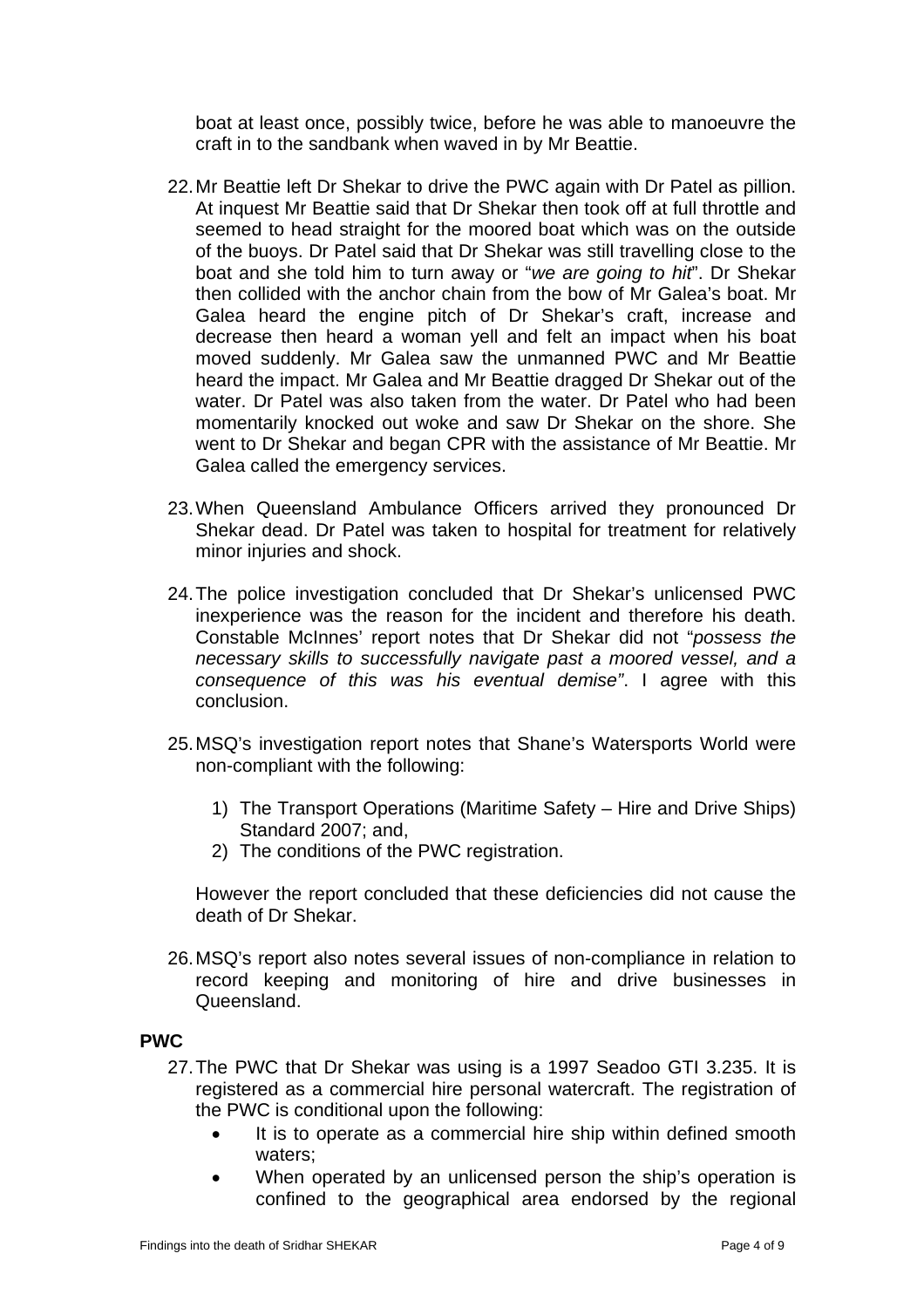harbour master as defined in the ship provider's safety management plan and all other conditions of operation specified in the safety management plan;

- It is to operate in daylight hours only; and,
- It is to carry a maximum of 3 persons.

The PWC used by Shane's Watersports World were modified for use by inexperienced drivers. The power of the craft had been reduced and the top speed would have been about 52 knots. This is considered normal practise for PWC hire and drive operators.

- 28. Shane's Watersports World did not have a registered area of operation with MSQ. A hand drawn copy of the circuit was later found attached to other documentation with MSQ. It seems the circuit was well known by MSQ officers and had been adapted over the years to changing safety concerns.
- 29. Constable McInnes, of the Queensland Water Police, is trained and licensed to use PWC, which he uses with Gold Coast Water Police. The Constable's statement highlighted to the court the fact that inexperienced operators of a jet-ski may have problems remedying any dangerous or emergent situation in which they find themselves, and they are more likely to have difficulty in operating the vessel generally, in that the natural instincts to slow or stop if faced with danger is contrary to what is required if driving a PWC. There is also a real possibility that an inexperienced operator may panic and use the throttle to gain too much speed too quickly, thereby limiting the control of the craft when the PWC surges in whichever direction the steering column may be facing.

# **Transport Operations (Marine Safety – Hire and Drive) Standards 2007 (Hire and Drive Standard 2007)**

- 30. The Hire and Drive Standard 2007 was developed by MSQ after review of the 2000 Standard with stakeholders and the community. The Hire and Drive Standard 2007 allows for unlicensed operation of PWC if there is full compliance with the Standard and other Maritime Legislation. The purpose of the Standard is to provide for the safe operation of PWC by unlicensed users as they generally do not have the knowledge and experience of licensed PWC users. The Standard imposes restrictions and obligations on the hire and drive operator and user of the craft.
- 31. MSQ, as a result of this incident, audited all hire and drive PWC operators in Queensland assessing compliance with the Hire and Drive Standard 2007 and safety obligations imposed by maritime legislation and found a significant number wanting. Mr Anton Alback a shipping inspector for MSQ conducted the audit of hire and drive PWC operations on the Gold Coast. The audit of Gold Coast operators found all had some level of non-compliance. That non-compliance ranged from relatively minor record keeping through to far more serious issues like staff training and safety plan breaches. The approach of many operators and MSQ to the requirements imposed by the Hire and Drive Standard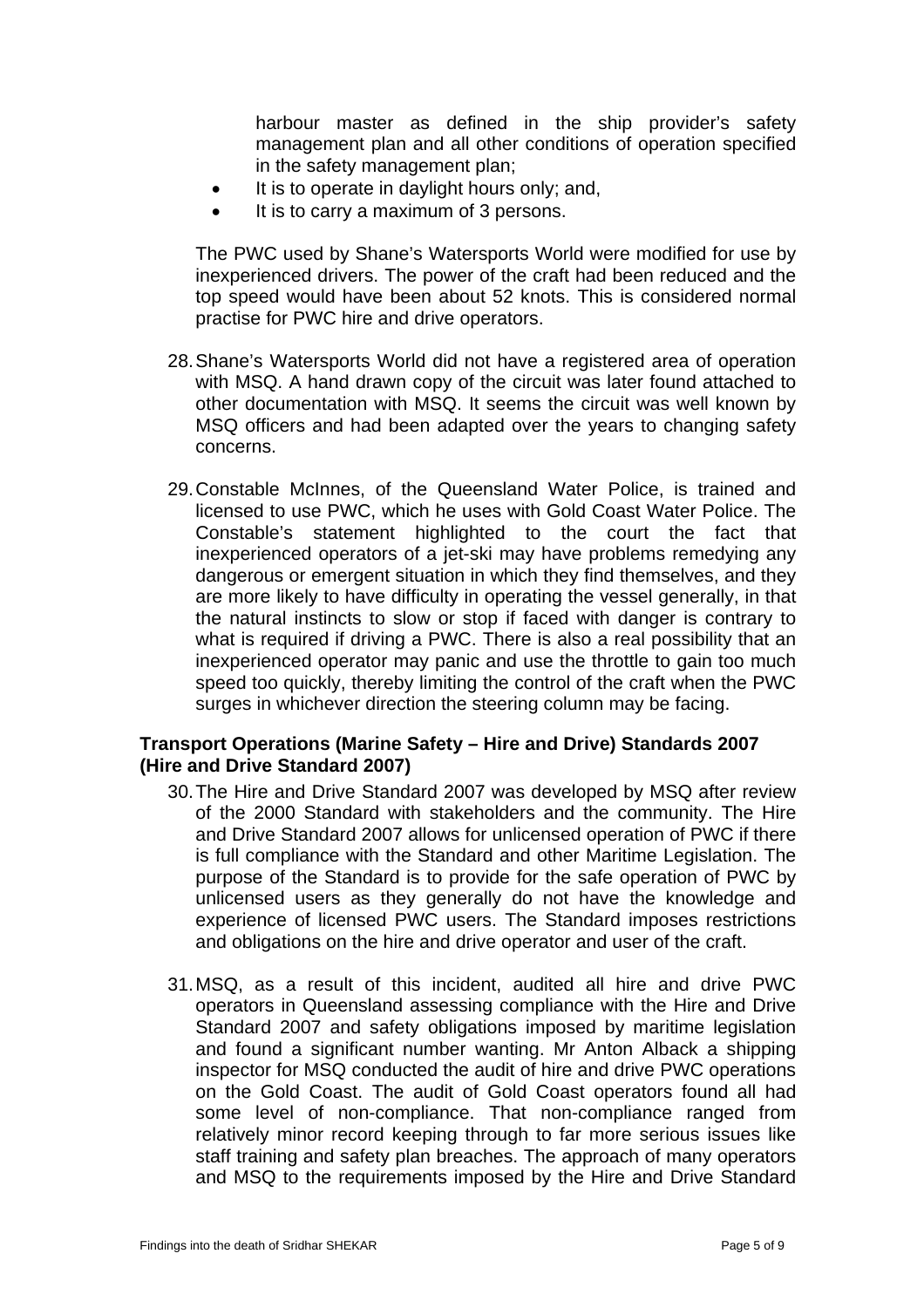2007 and enforcement of those requirements seemed casual and cavalier and alarming in nature.

- 32. The most significant aspect of non-compliance was the Safety Management Plan required by section 8. Many operators were found wanting on this aspect and since this incident MSQ have developed a pro forma Safety Management Plan for hire and drive operators to assist with compliance. The audit found many operators were non-compliant with some aspects of the Plan's requirements, which in some cases may have been an oversight. Other operators were blatantly non-compliant.
- 33. Section 10 of the Act requires a safety briefing be given to the user of the hire and drive PWC and practical demonstration is considered necessary. This section is too subjective especially for an industry that is focused on fun, excitement and approached casually.
- 34. Section 12 requires that hire and drive operators keep thorough records of their PWC and users. While many operators kept some records these were poor or difficult to follow. A few operators kept next to no records.
- 35. As a result of the death of Dr Shekar several issues were highlighted in relation to monitoring of hire and drive operations specialising in PWC hire in Queensland. The MSQ report notes that while the Gold Coast region office of MSQ regularly interacted with local hire and drive businesses there is no record of this interaction. The quality and regularity of the interaction is therefore unknown. When Mr Cummings, the investigator, asked for all documentation on Shane's Watersports World area of operation, he was advised that a file did not exist.
- 36. Significantly the legislation being relied on to provide the safety for unlicensed users of PWC from hire and drive operators was not being complied with or enforced.
- 37. The court was advised that the audit has resulted in MSQ assisting hire and drive operators so that there is now full compliance with the current legislation, increased monitoring of hire and drive operations and better record keeping by MSQ to maintain this compliance. Continued random, covert and thorough monitoring is obviously required to maintain full compliance.

#### **Licensing of PWC riders**

- 38. A licence is required for use of a PWC on Queensland waters **unless the PWC is hired through a compliant hire and drive operator**. While the legislation outlines strict conditions of use of hire and drive PWCs the legislation was regularly, if not constantly, breached by many hire and drive operators prior to the MSQ audit after Dr Shekar's death. To obtain a PWC licence in Queensland requires training and testing to assure a certain level of knowledge is held by the licence holder.
- 39. There was some discussion at inquest of the status of PWC licensing requirements in other jurisdictions of Australia.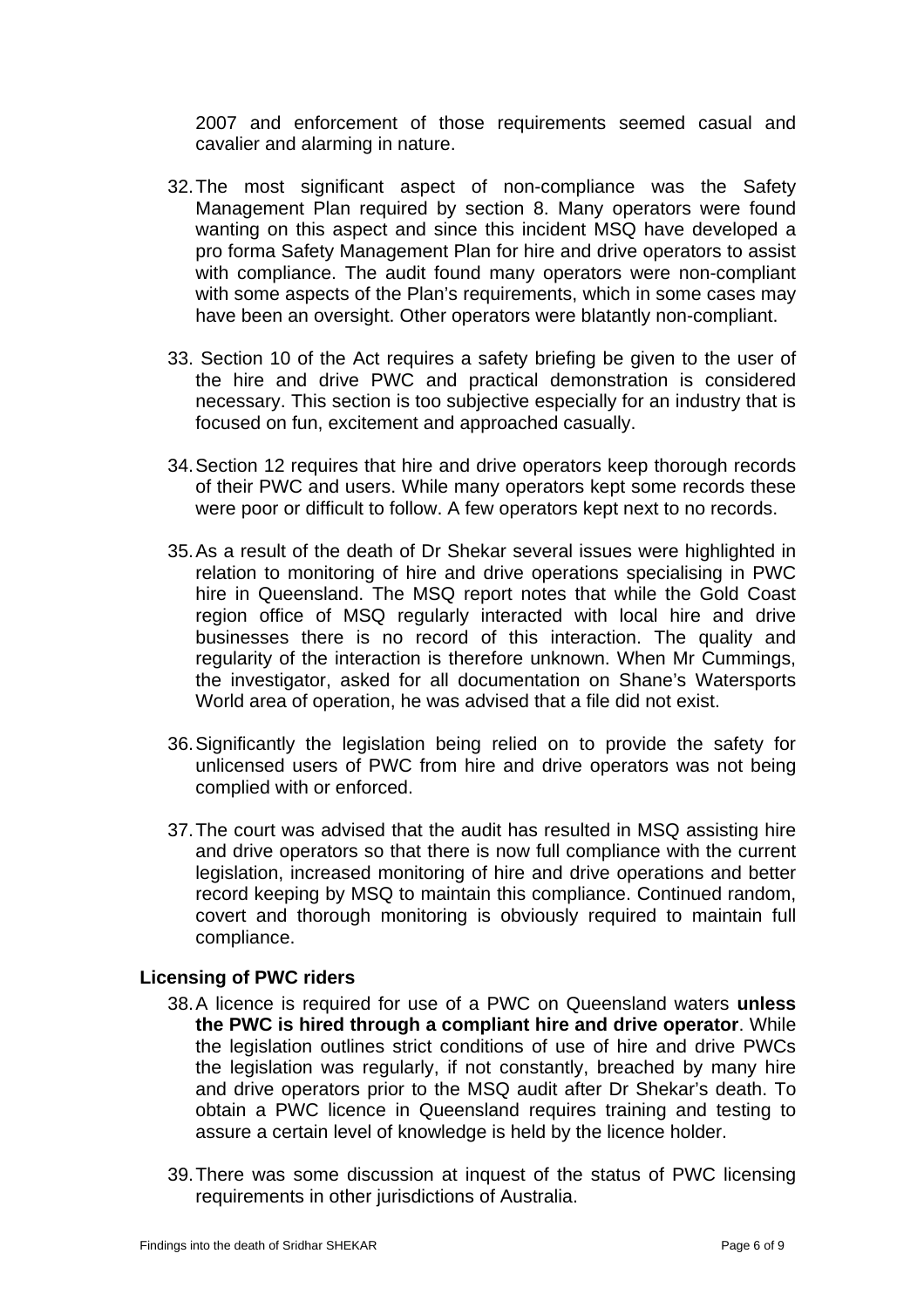40. To obtain a Queensland PWC license a person must understand basic navigation laws and have basic practical experience on a PWC. Mr Beattie informed the Court that people travelled to Queensland to ride PWC because a licence to hire and ride was not required in Queensland as it was in New South Wales and Victoria. There is a concern that more unskilled hirers and users may use PWC in Queensland and while this has a beneficial impact on tourism it may also have disastrous consequences, as in the present case.

#### **Helmets**

41. The issue of helmets was raised during the inquest and whether they would assist or hinder safety of the user of PWC. Some racers of PWC wear helmets and some helmets are commercially available. MSQ officers have differing views on helmets. Mr Cummings, a senior investigator with MSQ, said that head injuries were a frequent type of injury with PWC incidents.

# **The Autopsy**

42. Dr Peverill performed an external autopsy examination and took toxicology samples. Dr Peverill found a 20mm cut on Dr Shekar's chin and a CT scan showed he had multiple skull fractures including the left and right occipital and parietal bones of the skull. Neither Dr Shekar nor his pillion passenger were wearing helmets at the time of the collision. In addition Dr Shekar's sternum and third rib were fractured. No alcohol or drugs were found as a result of toxicological examination.

# **Findings required by s45**

- 43. I am required to find, as far as is possible, who the deceased was, when and where he died, what caused the death and how he came by his death. I have already dealt with the last of these issues, being the circumstances of Sridhar Shekar's death. As a result of considering all the material contained in the exhibits and the evidence given by the witnesses I am able to make the following findings in relation to the other aspects of the death.
	- (a) The identity of the deceased was Dr Sridhar Shekar;
	- (b) The place of death was the Broadwater, Labrador in the state of Queensland;
	- (c) The date of death was 28 April 2008.

The formal cause of death was:

- 1(a) multiple injuries, due to, or as a consequence of
- 1(b) personal watercraft accident

# *Concerns, Comments and Recommendations - s46*

Section 46 of the Act provides that a coroner may comment on anything connected with a death that relates to public health or safety, the